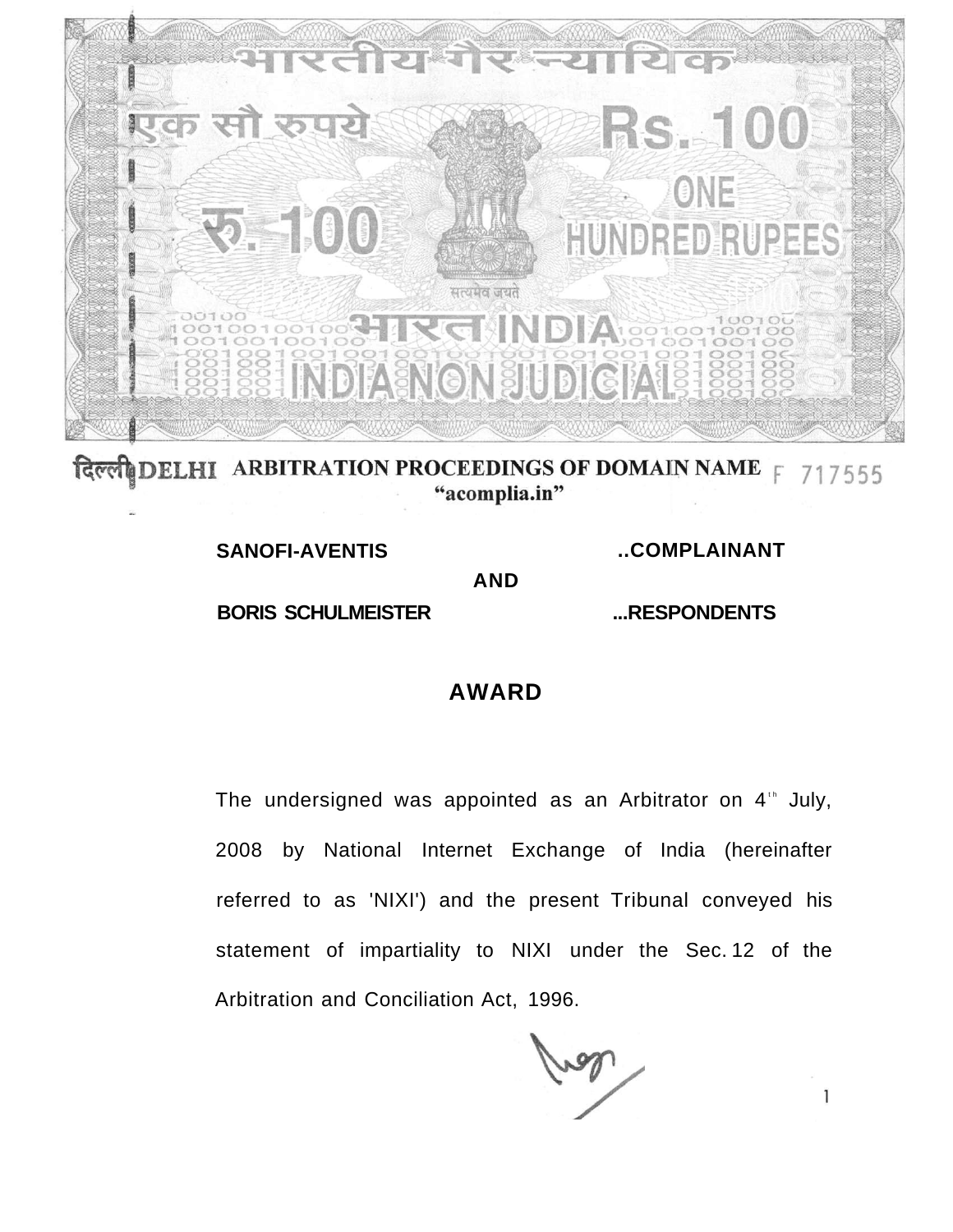- 2. That on July, 5, 2008 notice was issued calling both the parties to appear before this Tribunal on 8.7.08 for preliminary meeting and vide the said order this Tribunal had directed the complainant to send hard copy of the complaint to the opposite party. That the copy of the order dated 5.7.08 was sent to the parties by email and also by courier, a copy was also sent by airmail to the respondents at their address.
- 3. That on July 7,2008 this Tribunal received an email from Ms. Dhalia Sen Oberoi, Learned Counsel for the complainant stating *interalia*, that she had already sent a copy of the complaint to NIXI to be sent to the respondents.
- 4. On July 8<sup>th</sup> 2008 this Tribunal held the preliminary meeting and the complainants were represented by Mrs. Aparjita Asthana Rao who was holding the brief for Ms. Dhalia Sen Oberoi the Ld. Counsel for the complainant. As stated above the time fixed for the preliminary meeting was  $8^{\circ}$  July, 2008 at 5,00 pm. Since there was no communication from the side of the respondents this Tribunal in the interest of justice adjourned the proceedings

Voor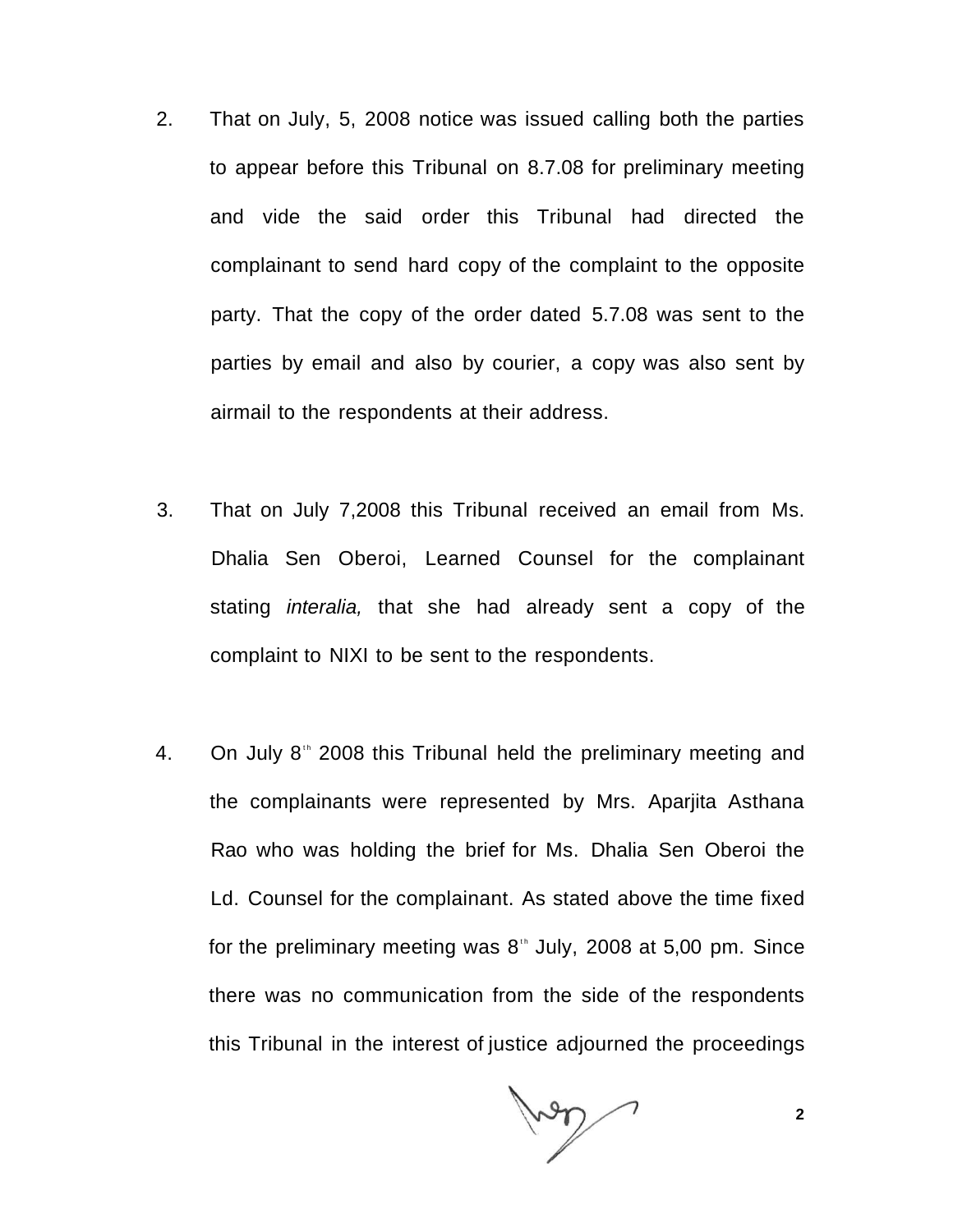for 30 minutes so as to enable any person representing the respondents to appear before the Tribunal. However, even at 5.30 pm no one appeared from the side of the respondents. This Tribunal also noted with concern that the email sent at the address of the respondents as given in "WHOIS" also bounced back.

5. That Mrs. Aparjita Asthana proxy for Ms. Dhalia Sen Oberoi, Ld. Counsel for the complainant stated that they had sent a copy of the complaint to the NIXI who as per the rules were required to send the same to the respondent and that she will procure a copy of the original receipt and a written communication from NIXI to establish that the respondents have been served. Accordingly, this Tribunal gave the complainant time till Friday the  $11<sup>th</sup>$  July, 2008 to get communication from NIXI about the service of the complaint on the respondent. It was also made clear that in case this Tribunal found that the service on the respondents is lacking then a copy of the order passed by Tribunal together with a copy of the Complaint together with a DHL courier receipt was

Man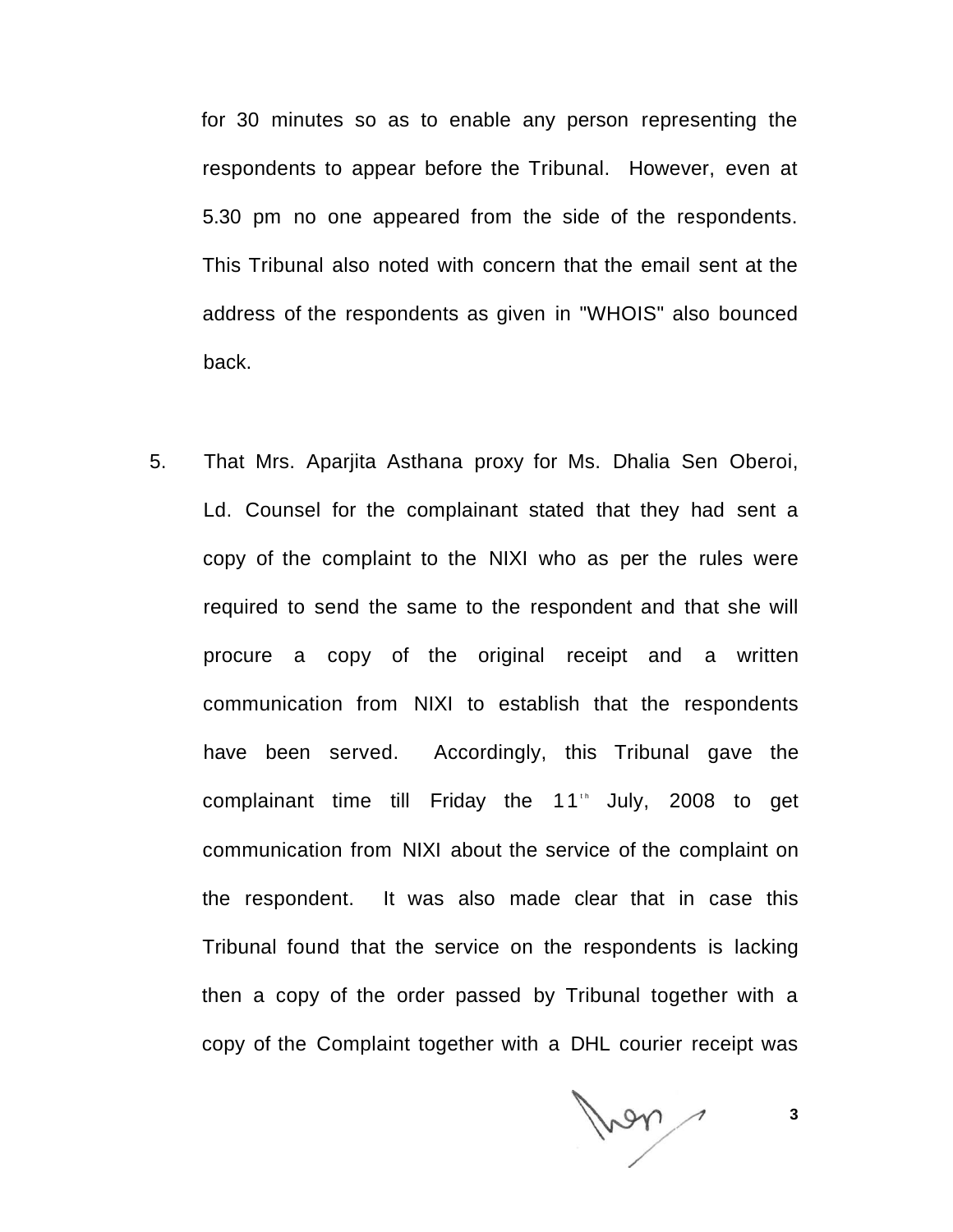to be furnished. This Tribunal accordingly fixed the next date of sitting as 16<sup>th</sup> July, 2008.

- 6. The copy of the Order passed on  $8<sup>th</sup>$  of July,2008 was communicated to the parties, to NIXI and to the Ld. Counsel for the complainant by courier and to the respondents by air mail and the same was also copied by as per procedure by email.
- 7. On July 15,2008 a communication was received from NIXI annexing the copy of the track record Fedex courier service dated July 4, 2008 and photo copy of the courier receipt of Blaze Flash Couriers. The copy of the track record of Fedex showed the address of the respondents as incorrect.
- 8. Vide orders passed in the meeting of this Tribunal dated 16/07/08 wherein this Tribunal also directed the complainants to deposit Rs. 1230.00 as courier charges so as to enable the Tribunal to dispatch the copy of the complaint alongwith its order to the respondents. Accordingly, the matter was fixed for 7.8.08. The respondents were directed to send their reply. It

low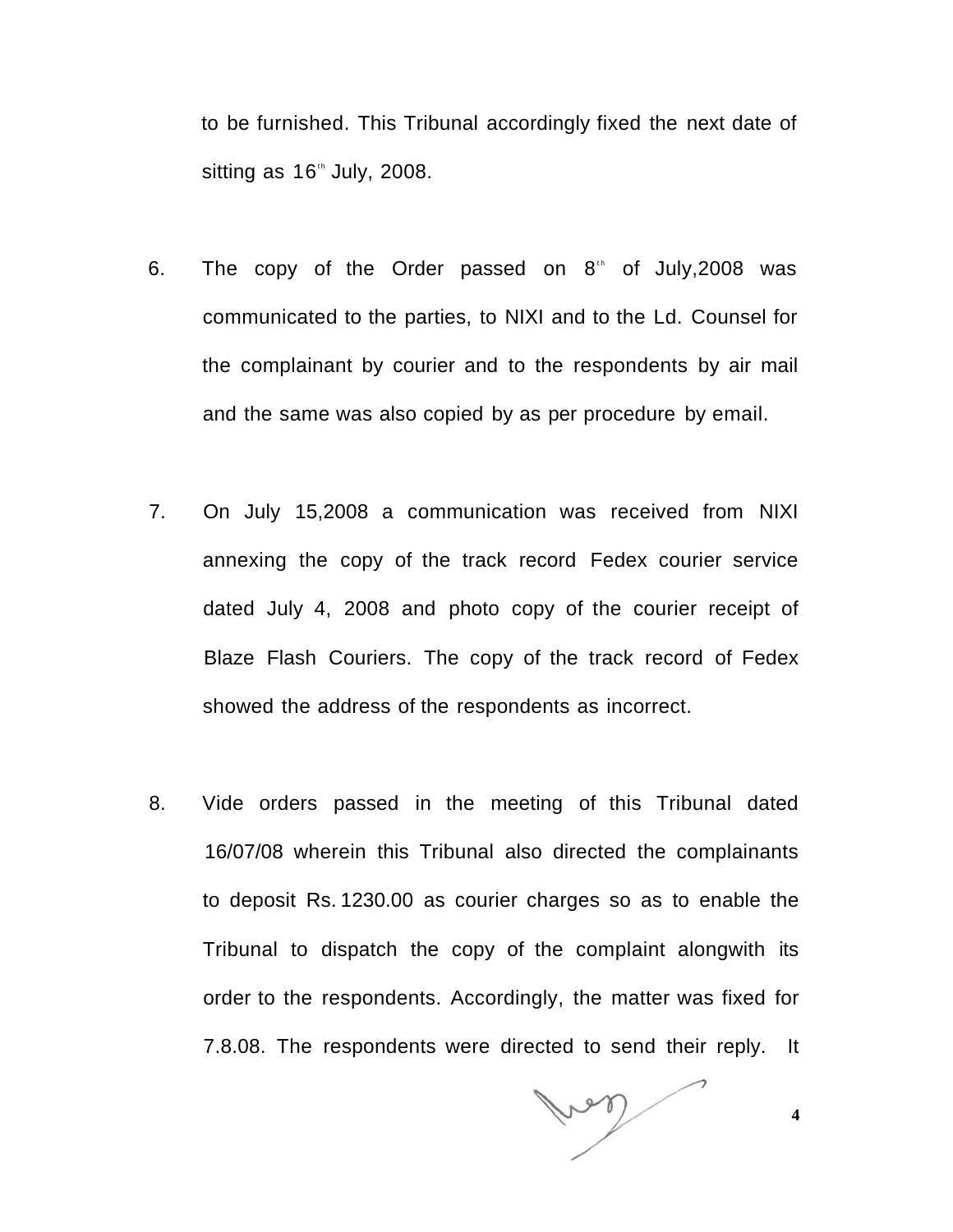was also directed that along with the reply the party(s) should file their evidence by way of affidavit by sending copy to each other.

- 9. The copy of order of  $16<sup>th</sup>$  July, 2008 as well as the notice was duly dispatched to the parties vide internet as well as to the respondents by the courier service. The Tribunal vide its order dated 16/7/08 passed an order directing the respondents to file their evidence by way of affidavit by the next date of hearing i.e., 7<sup>th</sup> August 2008.
- 10. In the meanwhile this Tribunal got the tracking results from DHL stating that the address of the Respondents is incomplete. This Tribunal checked up the address from the record and found that the address given by the Respondent was the same and it was found to be incomplete. This Tribunal was in receipt of an invoice of Rs.2146 sent to it by the Courier Company, hence this Tribunal was pleased to direct the complainant to deposit balance amount of Rs.916/-. In view of the above this Tribunal passed order dated 31/07/08. That the above exercise was

**5**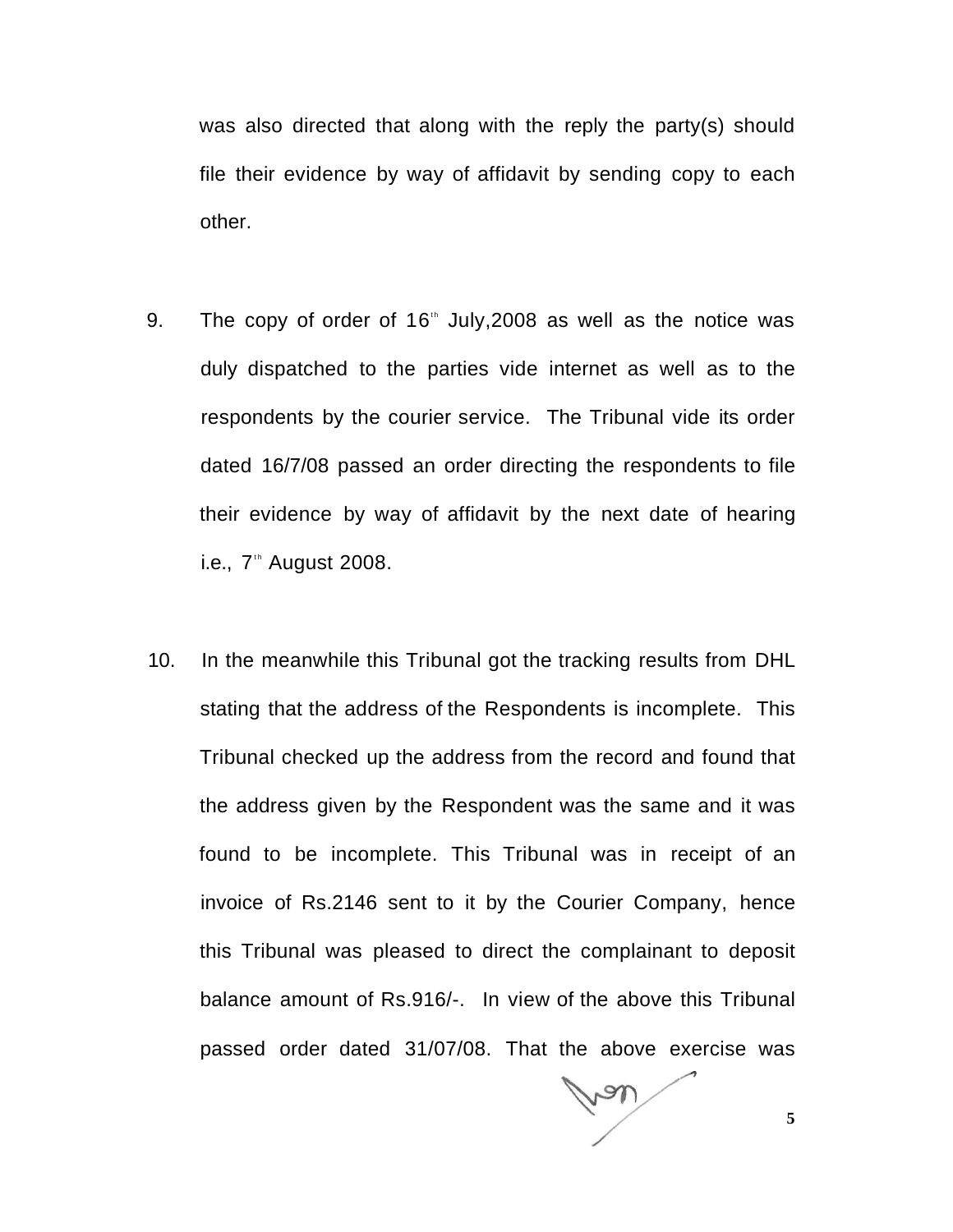carried out as per the provision under Section 3 of the Arbitration & Conciliation Act wherein communication is to be sent to the last known address of the parties.

- 11. A copy of the order dated 31.7.2008 was also copied to all the parties by email and as hard copy was also sent to all the parties by courier and to respondent by airmail.
- 12. On 2.8.08 this Tribunal was in receipt of a communication from Ms. Dhalia Sen Oberoi, Ld. Counsel for the complainants expressing her inability to present affidavit of the complainant as the complainant were located in France and they would require some time.
- 13. This Tribunal accordingly passed its order dated 02/08/08 granting the complainant time till  $27<sup>th</sup>$  of August,2008 to file their affidavit by way of affidavit and fixing the date as 28<sup>th</sup> August, 2008. A copy of this order was sent by email as well as to the respondents and a hard copy was also sent by airmail as well Ley as by email.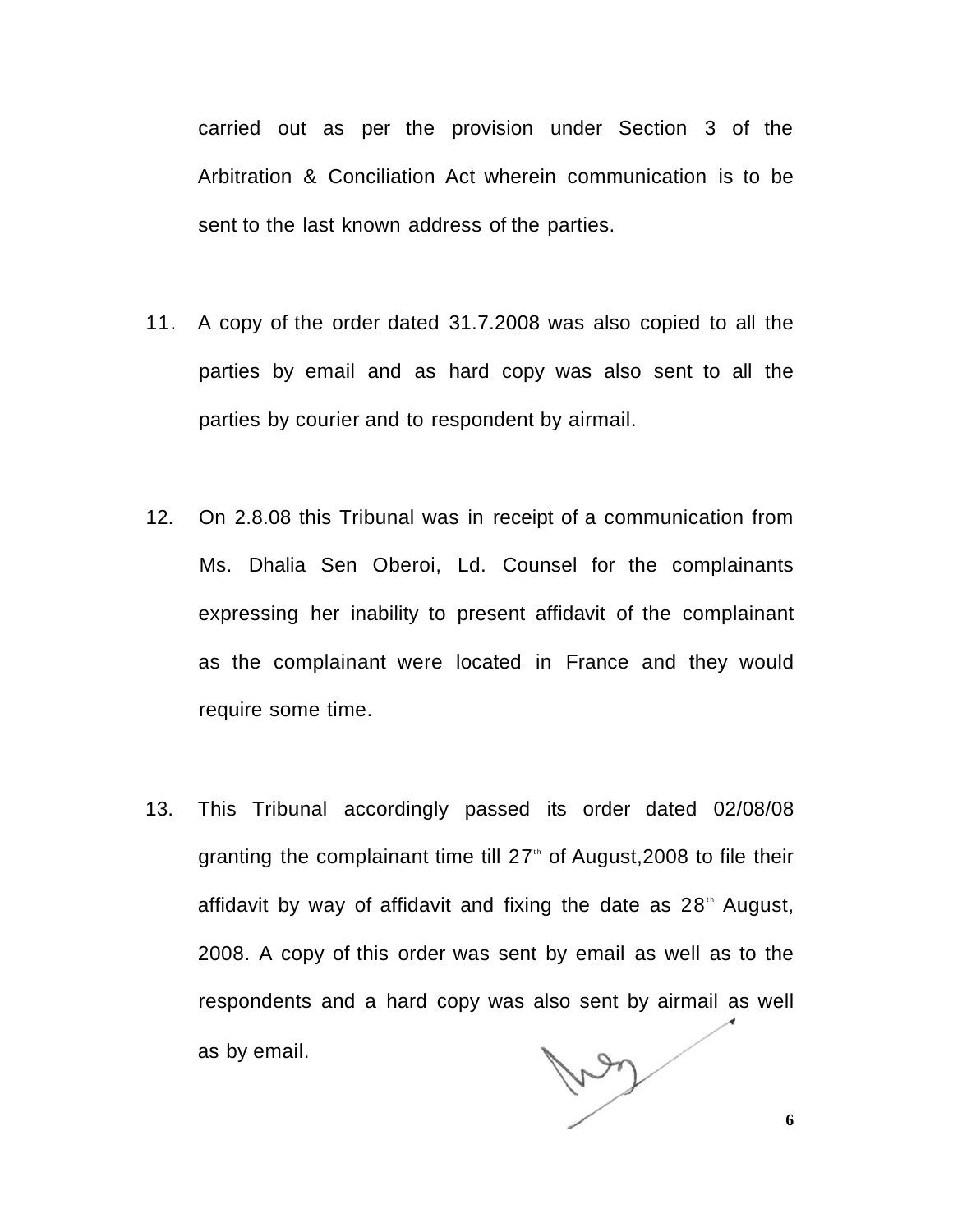- 14. On 28<sup>th</sup> August 2008 Ms. Aparjita Asthana Rao appeared for the complainant and filed the affidavit of their clients by way of evidence in compliance of the directions of this Tribunal.
- 15. However, the Tribunal noted that though the copy of the affidavit has been filed there is no proof of dispatch of the same to the opposite party. Hence, this Tribunal passed the order directing the respondents to supply a copy of the affidavit at the last known address of the respondents and Ms. Aparjita Asthana Rao undertook to send the same and supply the copy of the postal receipt to the Tribunal by  $2^{nd}$  of September,2008. This Tribunal reminded the counsel for the complainant that it is duty bound to publish its award within 60 days and during this time the Tribunal is duty bound to see that best possible efforts have been made to effect the delivery of all the notices, communications etc. to the opposite party.
- 16. At this juncture, Ms. Aparjita Asthana Rao, Ld. Counsel for the complainant sought an extension of time for publication of the award till 25<sup>th</sup> September, 2008. Looking into the situation the

**7**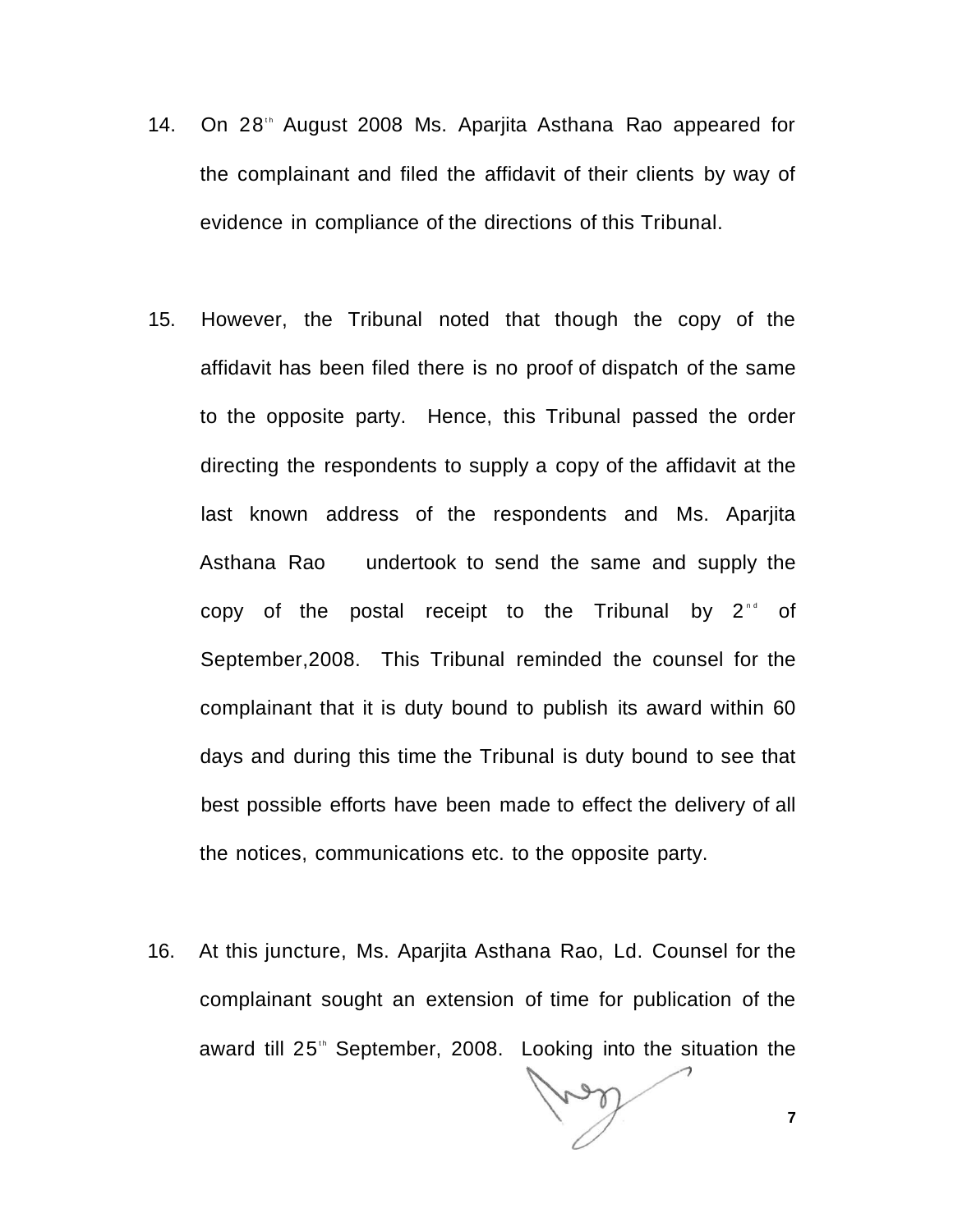Tribunal extended the time of 25th September, 2008 for publication of award and giving the respondents time till  $25<sup>th</sup>$ September, 2008 to give their reply subject to the proof of dispatch of the affidavit was given to this Tribunal by the complainant evidencing they have dispatched a copy of their affidavit to the respondent.

- 17. On 1<sup>st</sup> September, 2008 the Ld. Counsel for the complainant by way of email as well as by hand sent a copy of the courier receipt evidencing that they have dispatched a copy of their affidavit by courier to the opposite party.
- 18. Accordingly by its order dated 1<sup>st</sup> September, 2008 the Tribunal took the same on record and passed directions that in case Tribunal receives any response from the respondents it shall convey the same to the complainant and fixed the date of  $25<sup>th</sup>$ September 2008 for publication of award. This communication dated 28<sup>th</sup> August 2008 and 1<sup>st</sup> September 2008 was sent to the respondent and couriered to the parties including NIXI. In this duration an email dated 11.9.08 was received from Ld. Counsel

8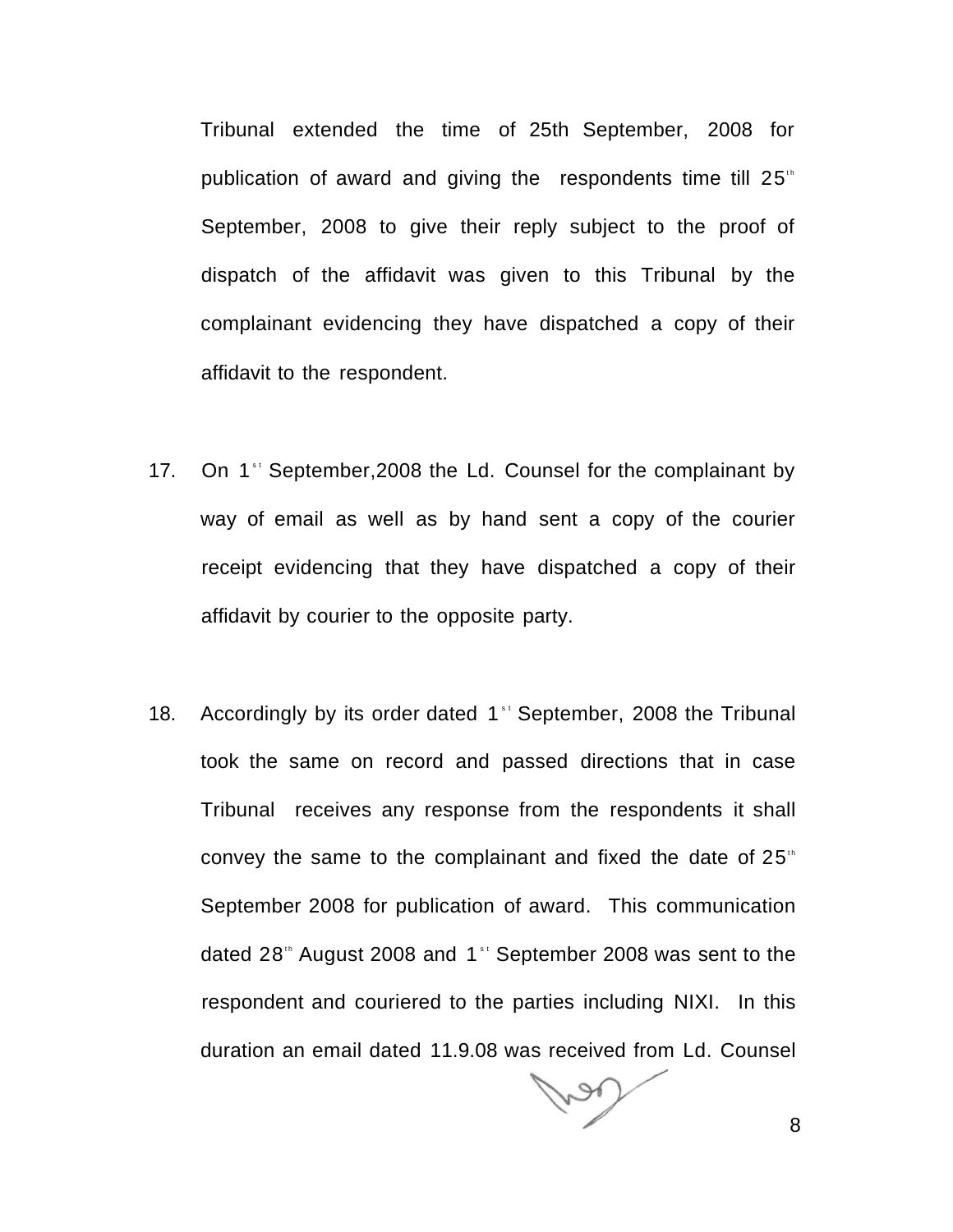for the complainant stating, inter alia, that the courier service has reported that parcel containing the affidavit in evidence of the complainant have given the report of incorrect address and also stated that in case the consigner i.e., Ms. Dhalia Sen Oberoi wants the parcel back they will be required to pay Rs.3500/- or else the packet will be destroyed. The Ld. Counsel for the complainant wanted a decision from this Tribunal. In the said email dated 11.9.08 it was stated that since there is unnecessary burden on the clients of the Ld. Counsel of the Complainants are instructing Blue Dart to destroy and therefore, this Tribunal vide its order passed on 11.9.08 copied to all the parties stated that Tribunal cannot be made a party to the internal dealings between courier company and the complainant counsel about what is to be done with the consignment. Moreover, this Tribunal also noted that vide communication dated September 11, 2008 it is on record that the Counsel of the Complainants have issued instruction to destroy the consignment this Tribunal refrains from passing any order.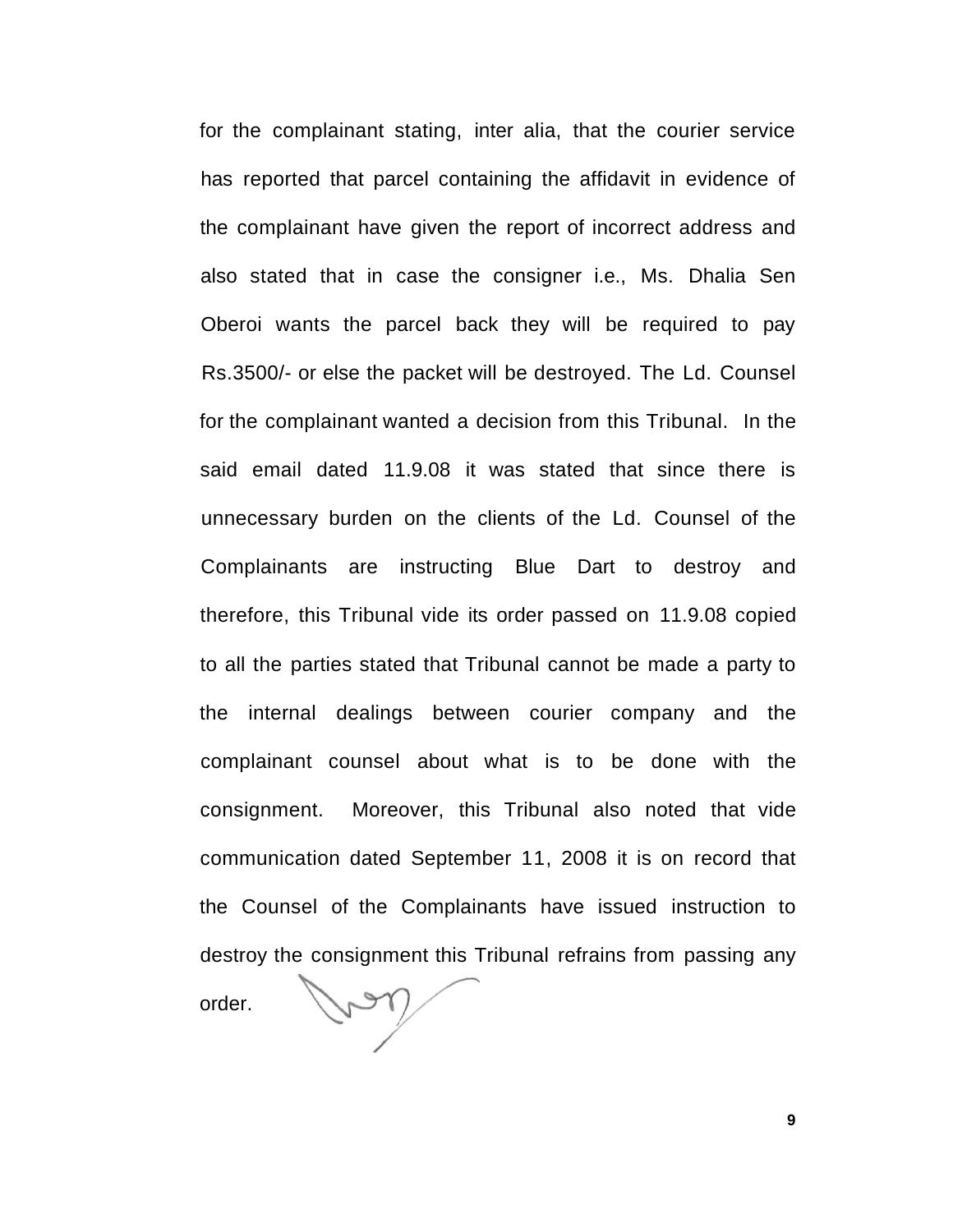- 19. That this Tribunal has tried repeatedly to serve/notify the respondents about the present proceedings and repeated efforts were made to serve the respondents. This Tribunal also has copied the orders by it to the respondents and has also tried to serve through airmail but despite the same, all the emails as per the email address notified in the WHOIS have been returned back and so was the case of the repeated efforts to serve the opposite party by courier company like DHL, Fedex which too have been unsuccessful in serving the same on the respondents and hence this Tribunal now finds that even during the extended time till 25<sup>th</sup> September, 2008 for publication of an award it did not receive any communication from the respondents.
- 20. Now this Tribunal proceeds to decide the case on merits. This dispute concerns the domain ACOMPLIA.IN (the "Domain Name"). The Registrar with which the Domain name is registered is: Key

Systems GmbH (R48-AFIN) as per **Annex [1]** of the Complaint.

21. The dispute is that the respondent had on  $24$ <sup>th</sup> February, 2005 got the domain named "acomplia.in" registered in their name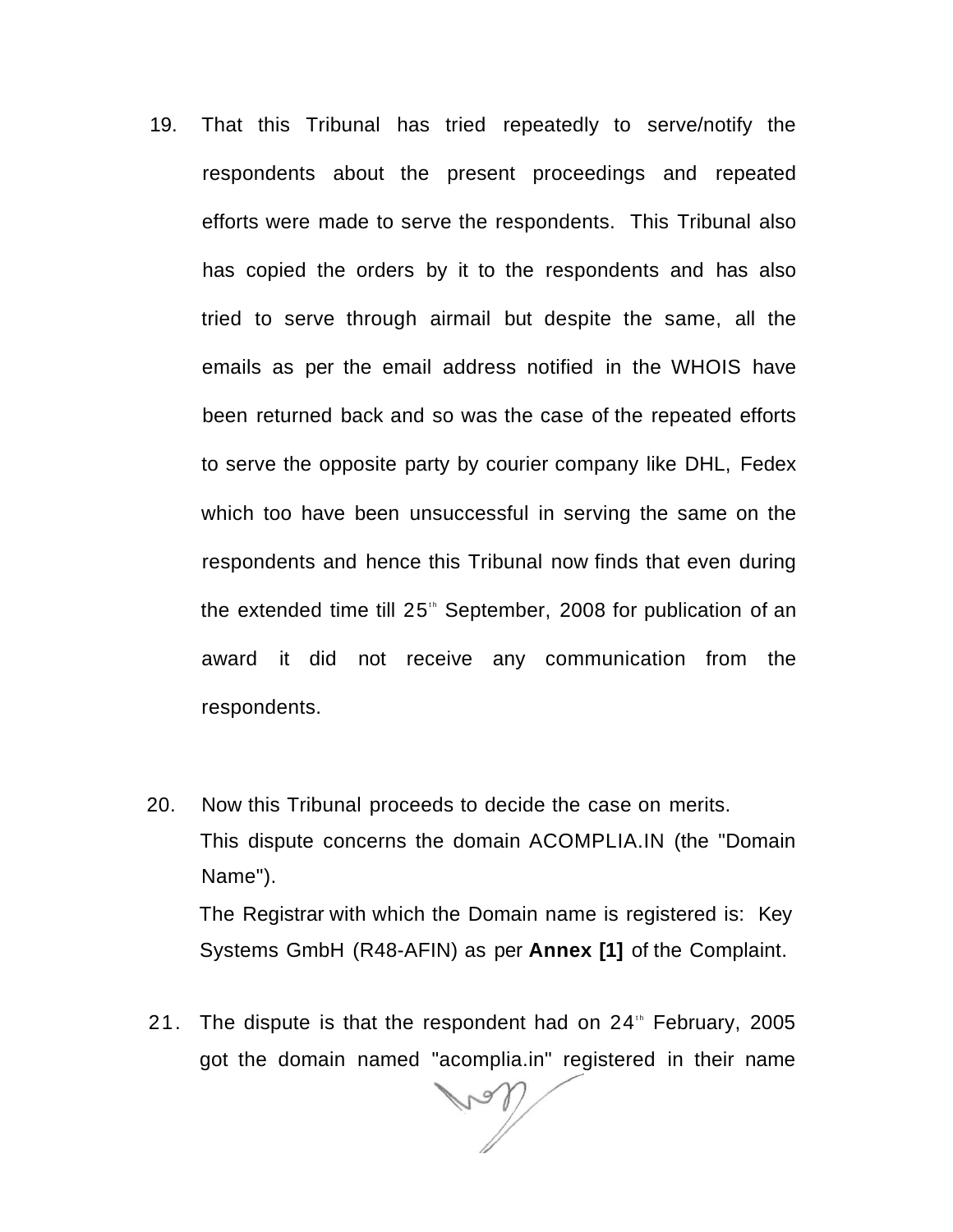and the complainants are aggrieved by the registration of this domain name as they have a product by the said name and also have applied for the trade mark world over for the said Trade name.

- 22. The Complainant's case is that they are a reputed, well-known and world-renowned manufacturers and merchants of medicinal and pharmaceutical preparations having a presence in almost all countries of the world, including India. The Complainant states that it is the  $3<sup>rd</sup>$  largest pharmaceutical company in the world and number 1 in Europe. It is stated by the complainants that they rank among the top 60 companies in the Indian pharmaceutical market. The complainants claim to have presence in more than 100 countries throughout the 5 continents.
- 23. It is also stated that the Complainant's name changed from Sanofi- Synthelabo to Sanofi-Aventis in or around August 2004. Sanofi-Aventis is, therefore, successor-in-title, the world over, to all registrations and goodwill associated with the mark ACOMPLIA and would be deemed to be the Complainant in this matter.
- 24. The complainants claim that ACOMPLIA is their product and as early as February 16, 2004, during an information meeting, the content of which was dispersed on the Internet, the Complainant announced early results of two Phase III studies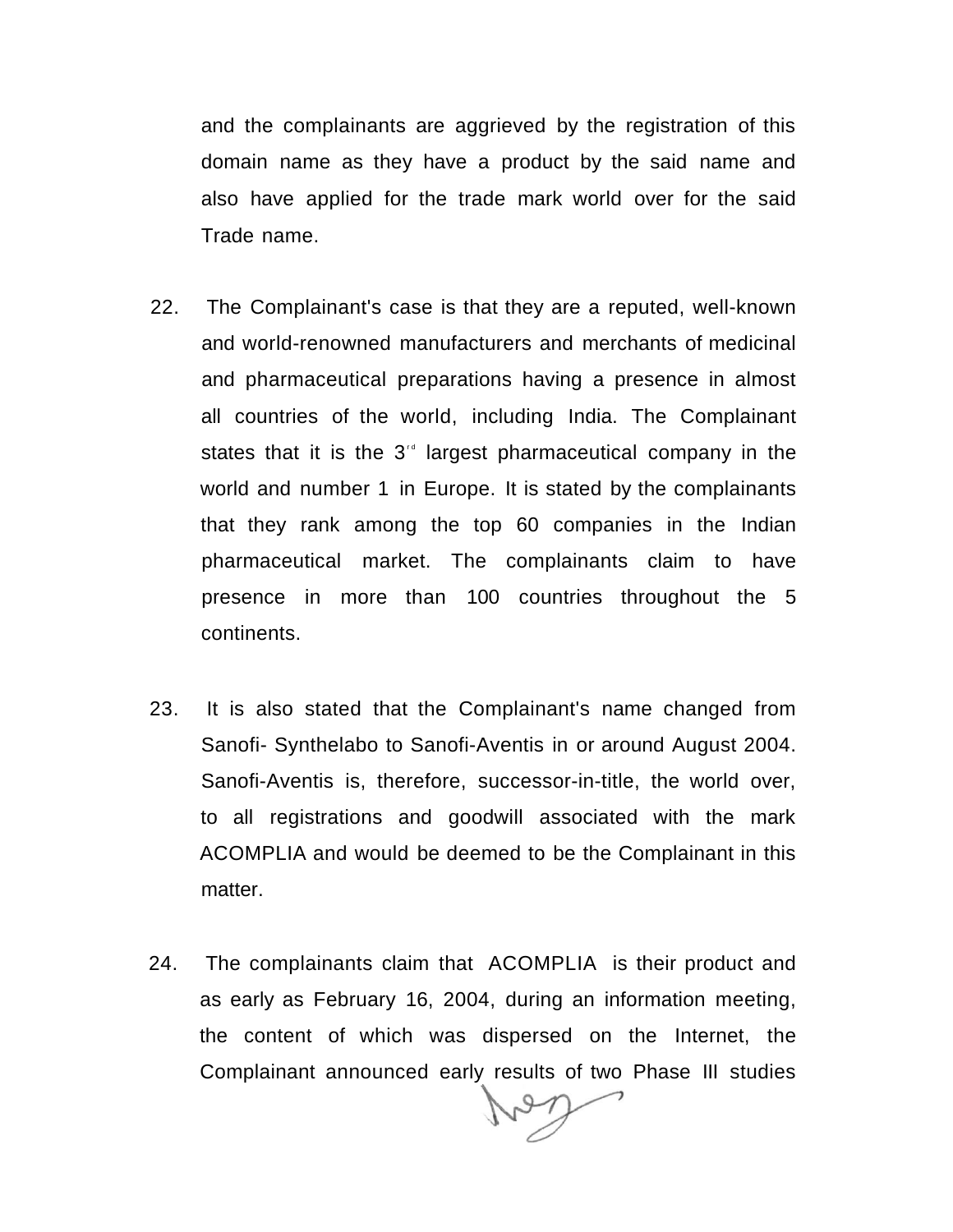with new Acomplia product (Complainant's trademark), indicating that overweight and obese patients with untreated dyslipidemia lost weight in one year while improving their lipid and glucose profiles, and that smokers who had previously unsuccessfully tried to quit smoking, were able to quit in 10 weeks without post cessation weight gain for this the complainants rely upon **Annex [3] of their complaint.** 

- 25. It is stated that the above results were presented to the scientific community at the American College of Cardiology annual meeting in New Orleans on March 9, 2005 for this the complainants rely upon **Annex [4] of their complaint.**
- **26.** The Complainant, thereafter stated to have launched the product in the UK, sometime in 2006. Copy of the news report from the website of 'PHARMAFOCUS' a publication essentially focusing on the medicinal products around the world, corroborating the launch of ACOMPLIA in 2006 by the Complainant for this the complainants rely upon **Annex [5] of their complaint.** Further it is stated that, ACOMPLIA is sold under prescription only and also through the internet. The complainants rely upon **Annex [6] of their complaint which is**  an extract of the Complainant's 2005 Annual Report.
- 27. Apart from the above the Complainant has also filed a list of their trademark applications for ACOMPLIA in more than 100 countries and copies of certain of the Complainant's worldwide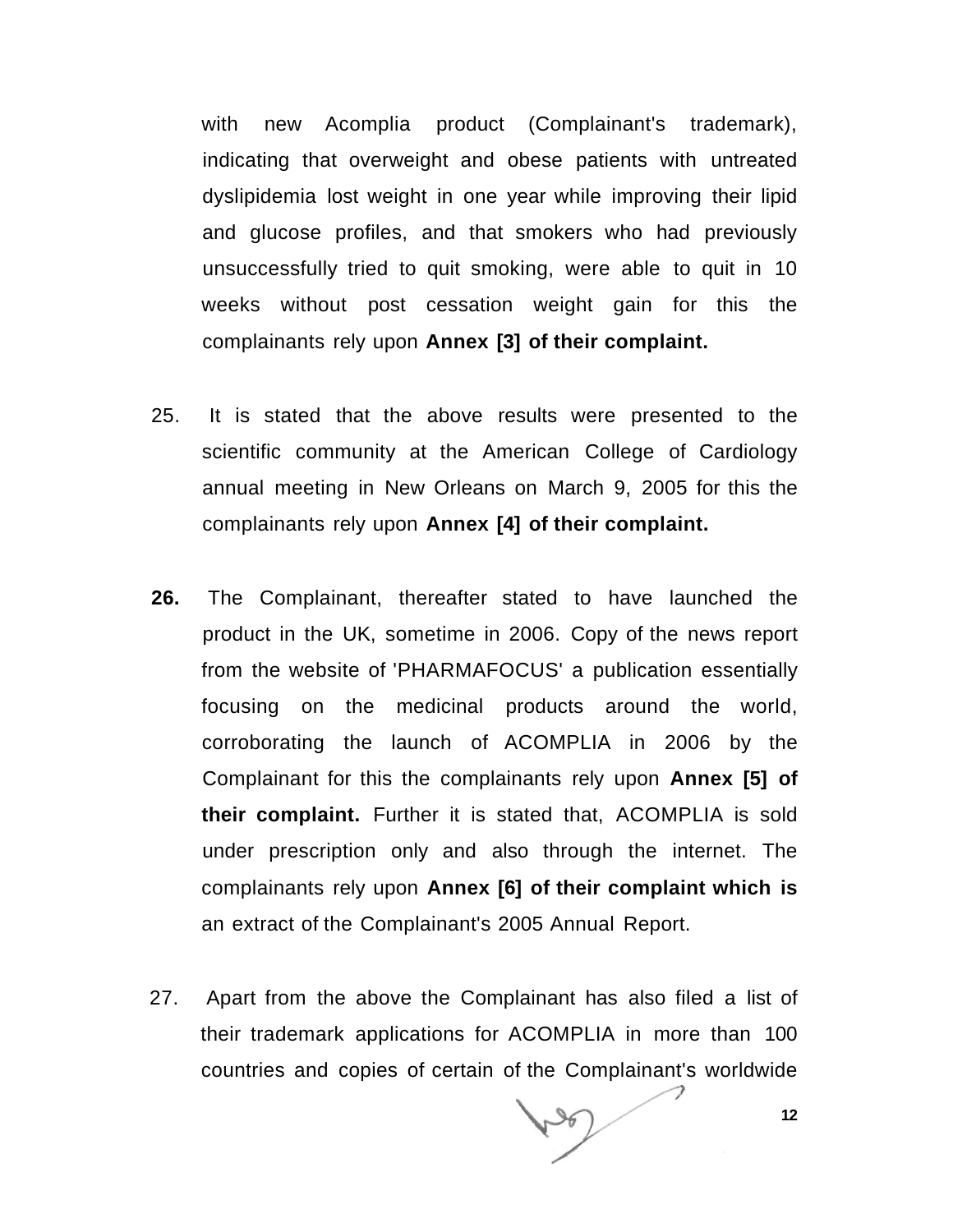registration certificates for the trade marks ACOMPLIA for this the complainants rely upon **Annex [7] & [8] of their complaint** 

- 28. The Complainant claim to have also registered numerous domain names worldwide containing the ACOMPLIA trade mark, which include [www.acomplia.co.uk,](http://www.acomplia.co.uk) [www.acomplia.fr,](http://www.acomplia.fr) [www.acomplia.us,](http://www.acomplia.us) [www.acomplia.dk,](http://www.acomplia.dk) [www.acornplia.at](http://www.acornplia.at) The complainants rely upon **Annex [9] of their complaint wherin**  copies of the WHOIS search results are given.
- 29. The complainants claim to have fought legal battles for the said trade name under aegis of WIPO for this the complainants rely upon **Annex [10] of their complaint.**
- 30. The complainants allege that the domain name "acomplia.in" is identical to the ACOMPLIA trademarks in which the Complainant has rights for the following reasons:

"The Respondent's registration of the domain name 'acomplia.in' is identical to the Complainant's well-known and registered trademark ACOMPLIA, the drug which is termed as a revolution in fighting obesity and its related problems.

The Domain Name of the Respondent is visually, conceptually and phonetically identical to the Complainant's well known and highly distinctive trade mark ACOMPLIA.

The registration of the Domain Name is likely to falsely lead the public into believing that the Respondent and the website to

**13**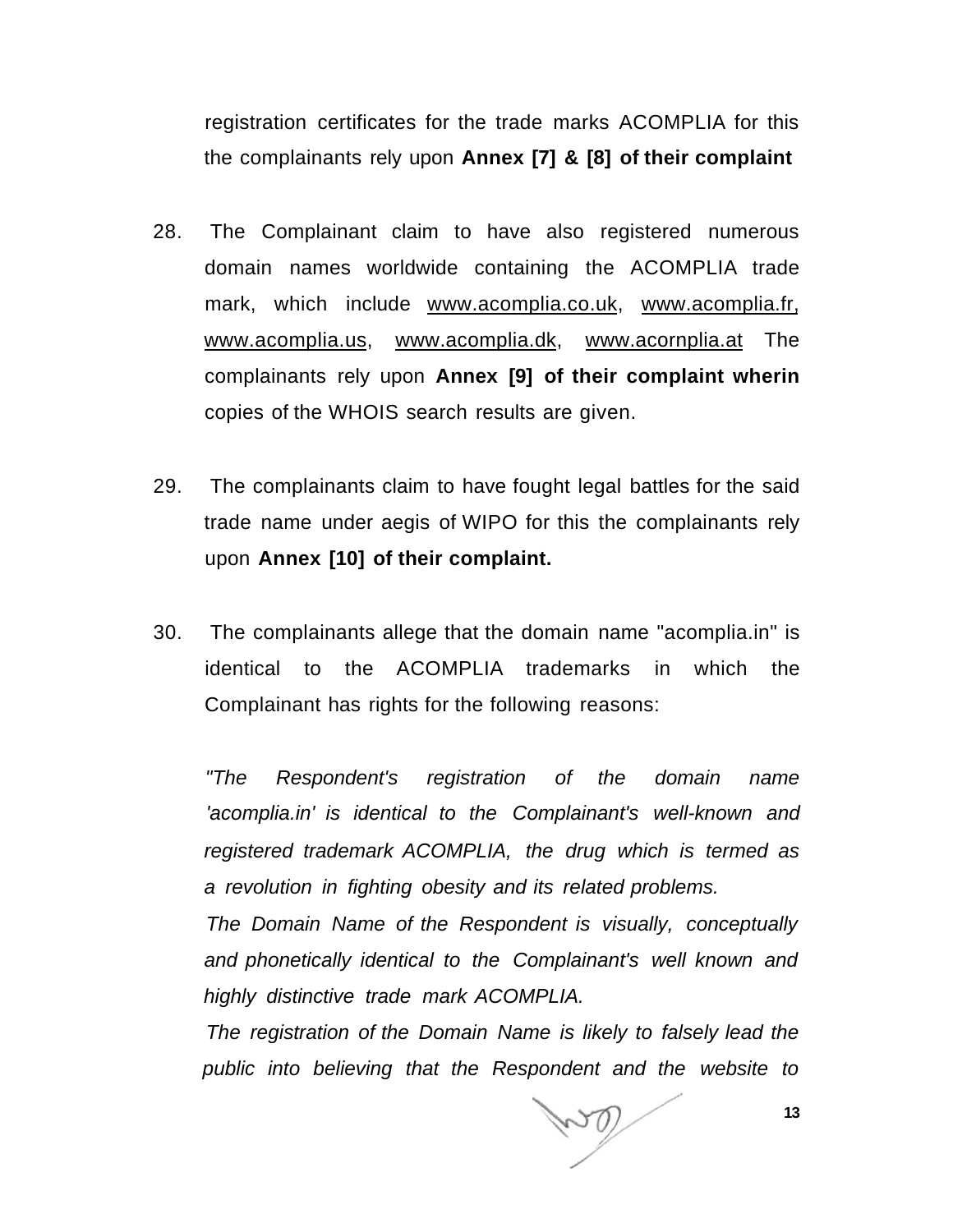which the Domain Name directs is sponsored by or affiliated to or associated with the Complainant, and will lead to confusion in the minds of the public.

Further, the Respondent's registration and use of the Domain Name is a clear case or cybersquatting, whose intention is to take advantage of the Complainant's substantial reputation and its prominent presence on the Internet in order to deceive the public

The Complainant has prior rights in the ACOMPLIA trademarks, which precede the Respondent's registration of the disputed domain name."

- 31. The complainants also allege that the disputed domain name is used by the Respondent leads to a non-active web site and they place their reliance on **Annex [11] of their complaint.**
- 32. That this Tribunal did not have the benefit of getting the counter arguments/pleadings/evidence filed by the respondents despite as explained supra repeated efforts made to effect a service upon them so that the respondents join the present proceedings and all the repeated efforts have not borne fruitful results and hence this Tribunal was constrained to proceed against the respondents under Section 3 of the Arbitration &

 $\mathbb{V}$ 

**14**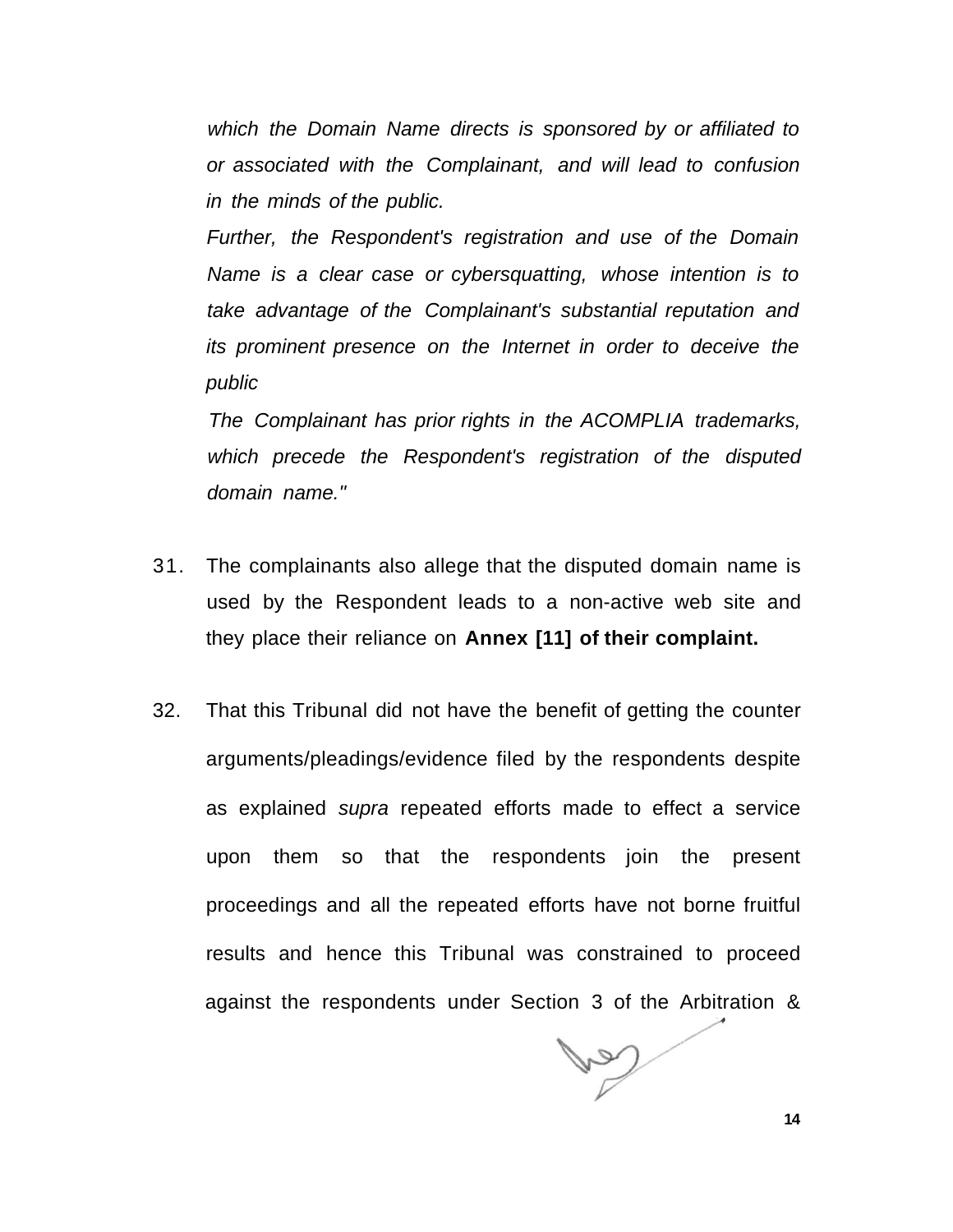Conciliation Act, 1996 wherein the efforts have to be made to serve the respondents at their last known address.

- 33. That this Tribunal holds that the respondents had registered this domain name on  $24$ <sup>th</sup> February, 2005 and the complainants had been working on this product and have filed trademark applications list of which they have given in Annexure 7 & 8 wherein they have received some registration(s) of trademark "acomplia". Though some of the certificates are not in English but nevertheless this Tribunal sees the word "acomplia" and draws the conclusion that complainant has invested lot of their time, money and resources in developing this product and not only this they have list of the domain names given at Annex.-9 which clearly show that the "acomplia" is their product and any name which if given in similarity is likely to create confusion in the mind of internet users and also the minds of the public.
- 34. In view of no rebuttal to the assertions of the complainant which is duly supported by an affidavit as well as Annexure gives this

Pro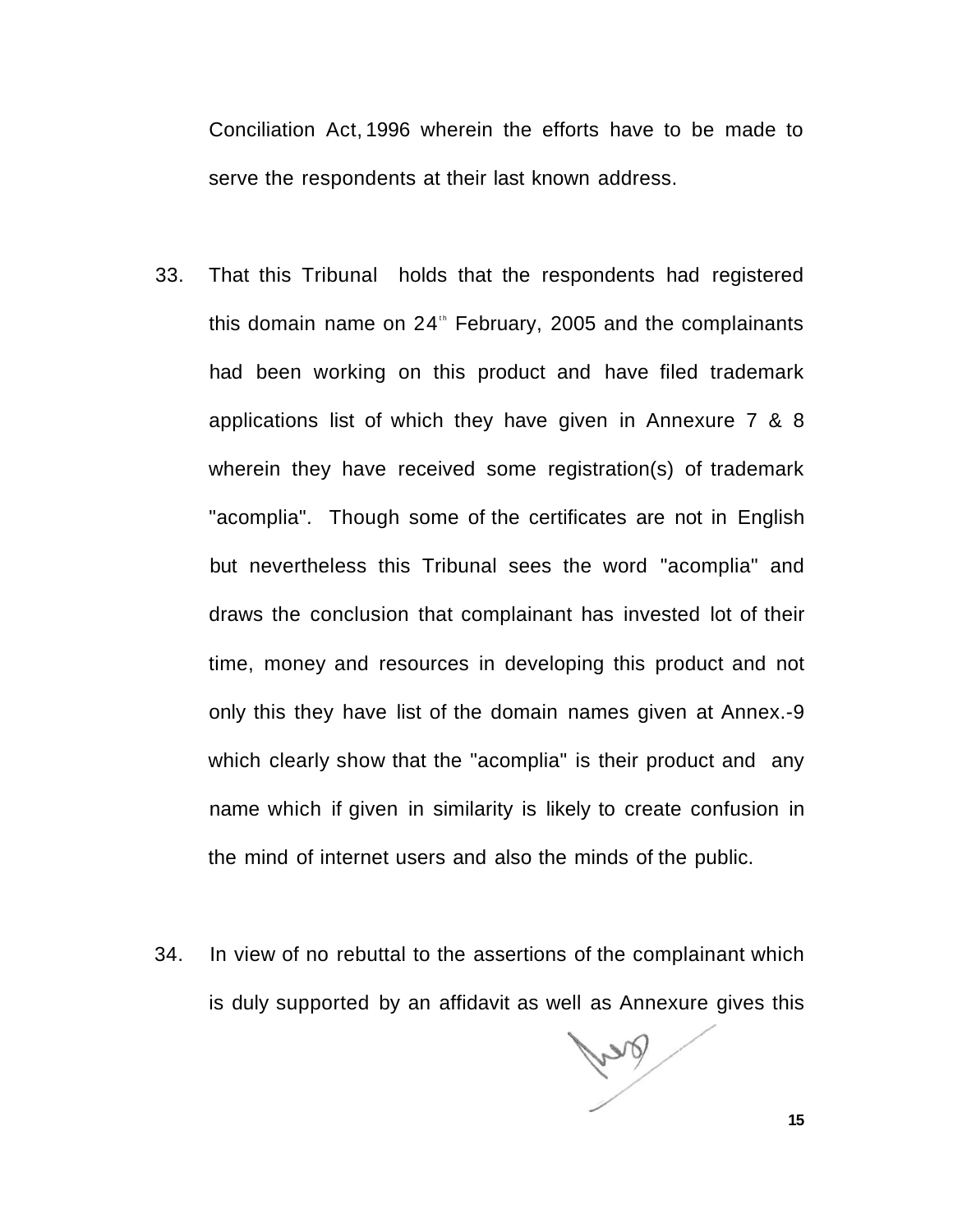Tribunal a plausible ground to presume the same to be genuine documents containing factually correct information.

- 35. What further creates a doubt in the mind of this Tribunal is that the respondents have given incorrect address at the time of taking the registration and even the email address is inactive which fact is discernible from the fact that emails sent by this Tribunal regarding these proceedings have come back undelivered.
- 36. All the above facts and events lead this Tribunal to come to a conclusion that the respondents cannot justify having anything to do with the domain name "acomplia". Even the name of the registrant does not cover the word "acomplia" in any manner whatsoever.
- 37. Moreover the word "acomplia" is being used for a drug/medicine and having any other domain name would always in all probability lead to confusion in the minds of the public and hence the present Tribunal holds that the

**16**